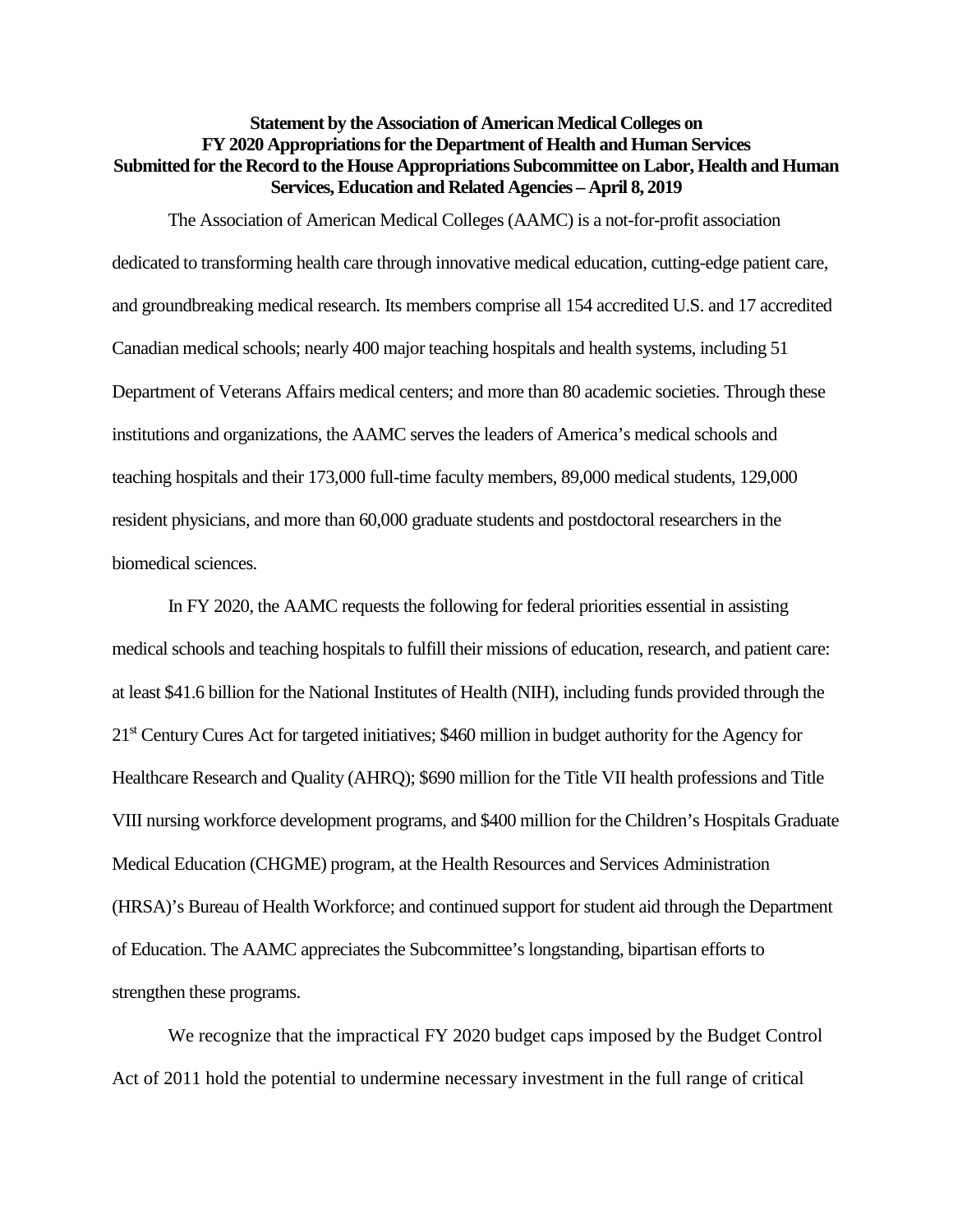federal priorities. The AAMC is among the hundreds of organizations urging a bipartisan budget deal to [increase the caps for nondefense discretionary spending](https://www.aamc.org/download/496632/data/groupletterurgingcongresstoworkonanewbudgetagreementtoraisespen.pdf) and [advocating a significant](https://www.aamc.org/download/496566/data/groupletterurgingstrongfundingallocationfordiscretionaryhealthp.pdf)  [increase](https://www.aamc.org/download/496566/data/groupletterurgingstrongfundingallocationfordiscretionaryhealthp.pdf) in the Subcommittee's 302(b) allocation in FY 2020. We urge Congress to take these steps to enable full investment in the priorities outlined below.

**National Institutes of Health.** Congress's longstanding bipartisan support for medical research has contributed greatly to improving the health and well-being of all Americans. The foundation of scientific knowledge built through NIH-funded research drives medical innovation that improves health through new and better diagnostics, improved prevention strategies, and more effective treatments. Over half of the life-saving research supported by the NIH takes place a[t America's medical](https://aamc-black.global.ssl.fastly.net/production/media/filer_public/6a/b5/6ab5f9f4-a1ee-4aae-8cdd-488cdb84e0a8/nih_-_final_value_of_nih-funded_research_infographic_-_20190109.pdf)  [schools and teaching hospitals,](https://aamc-black.global.ssl.fastly.net/production/media/filer_public/6a/b5/6ab5f9f4-a1ee-4aae-8cdd-488cdb84e0a8/nih_-_final_value_of_nih-funded_research_infographic_-_20190109.pdf) where scientists, clinicians, fellows, residents, medical students, and trainees work side-by-side to improve the lives of Americans through research. This partnership is a unique and highly-productive relationship, one that lays the foundation for improved health and quality of life and strengthens the nation's long-term economy.

The AAMC thanks Congress for the bipartisan support that resulted in the inclusion of \$39.1 billion in the FY 2019 omnibus spending bill for medical research conducted and supported by the NIH, which builds off meaningful increases for NIH since FY 2016. Additionally, the AAMC thanks the Subcommittee for recognizing the importance of continuing federal support for facilities and administrative expenses and retaining the salary cap at Executive Level II of the federal pay scale. The AAMC is concerned that proposals to undermine salary support would, as described in NIH's congressional justification, "limit the number of applicants with sufficient resources to participate in Federally-funded research," and ultimately weaken research nationwide. This consequence would directly counter the Subcommittee's efforts over the years to strengthen the nation's research enterprise.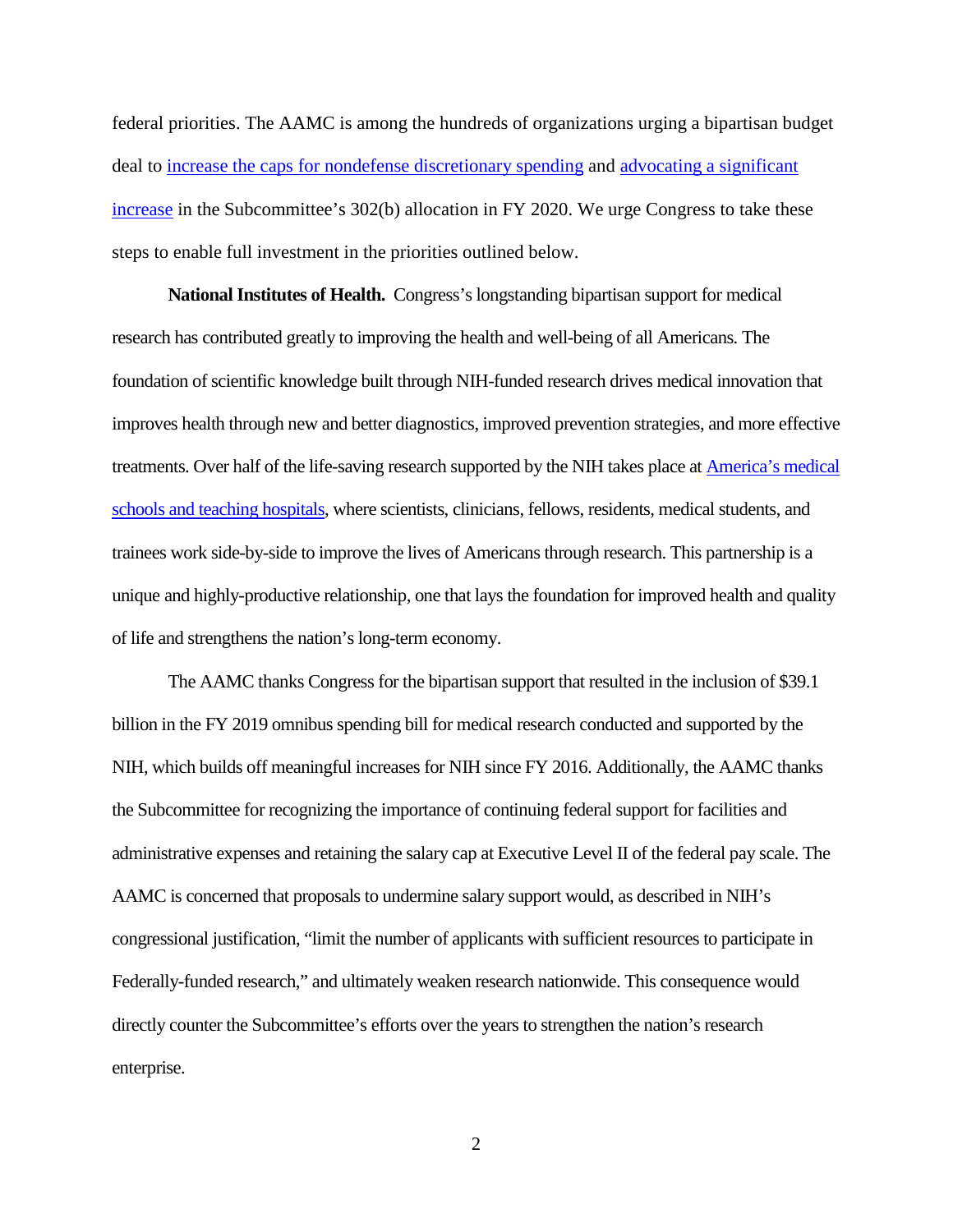In FY 2020, the AAMC supports the Ad Hoc Group for Medical Researc[h recommendation](https://www.aamc.org/research/adhocgp/FY20recommendation.pdf) that Congress provide at least \$41.6 billion for NIH, including funds provided through the  $21<sup>st</sup>$  Century Cures Act for targeted initiatives. This funding level would continue the momentum of recent years by enabling meaningful base budget growth over biomedical inflation to help ensure stability in the nation's research capacity over the long term. Securing a reliable, robust budget trajectory for NIH is key in positioning the agency – and the patients who rely on it – to capitalize on the full range of research in the biomedical, behavioral, social, and population-based sciences.

Scientific discoveries rely on support from Congress. We must continue the current trajectory if we are to strengthen our nation's research capacity and solidify our global leadership in medical research, ensure a biomedical research workforce that reflects the racial and gender diversity of our citizenry, and inspire a passion for science in current and future generations of researchers.

**Agency for Healthcare Research and Quality.** Complementing the medical research supported by NIH, AHRQ sponsors health services research designed to improve the quality of health care, decrease health care costs, and provide access to essential health care services by translating research into measurable improvements in the health care system. As the only federal agency with the sole purpose of generating evidence to make health care safer; higher quality; and more accessible, equitable, and affordable, AHRQ also works to ensure such evidence is available across the continuum of health care stakeholders, from patients to payers to providers. The AAMC joins the Friends of AHRQ in recommending \$460 million in budget authority for AHRQ in FY 2020.

**Health Professions Funding.** HRSA's Title VII health professions and Title VIII nursing workforce development programs allow grantees to test educational innovations, respond to changing delivery systems and models of care, and address timely topics in their communities. By assessing community needs and emphasizing interprofessional education and training, Title VII and VIII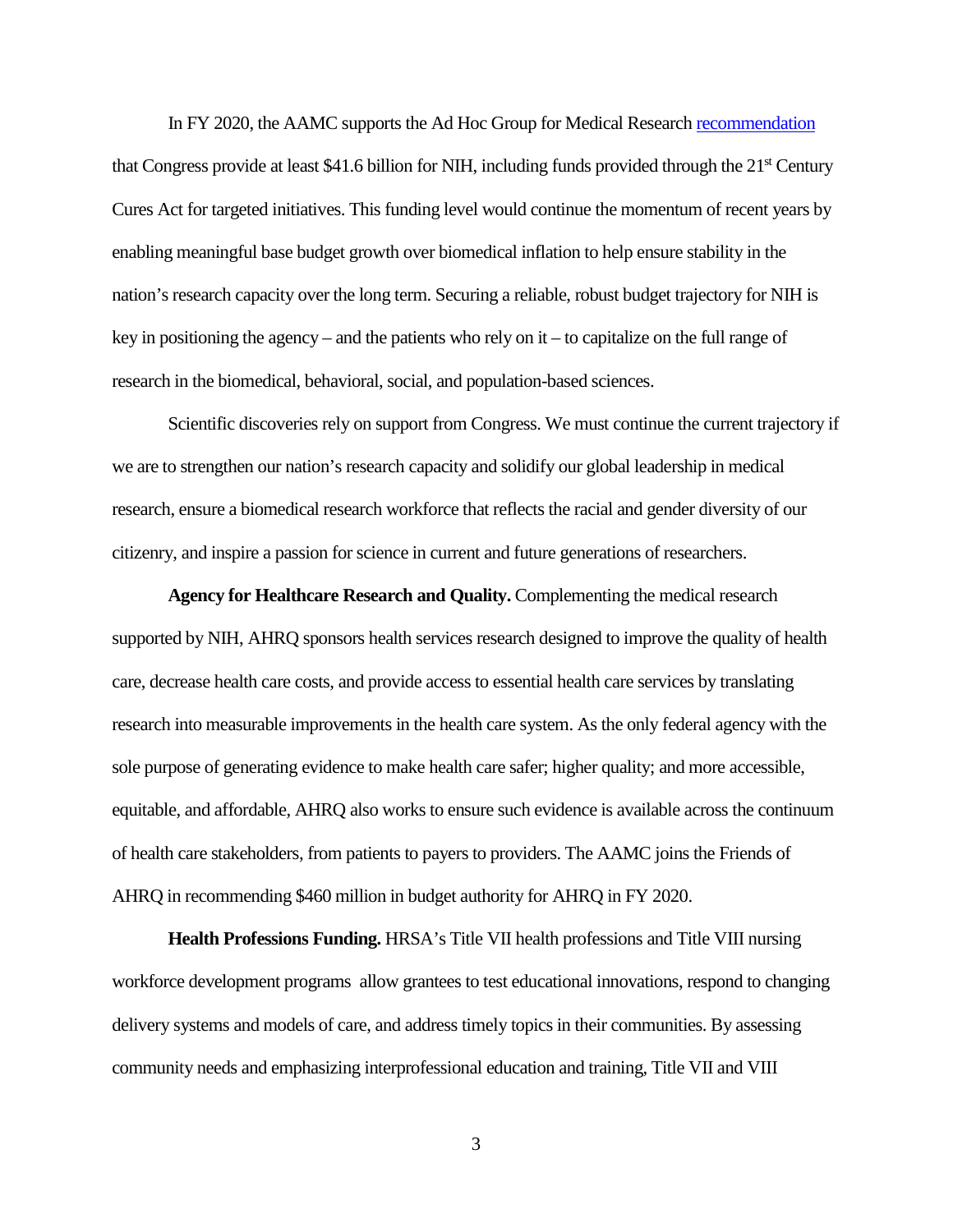programs bring together cross-disciplinary knowledge and skills to provide effective, efficient and coordinated care. Through loans and scholarships to students, and grants and contracts to academic institutions and non-profits, these programs fill the gaps in the supply of health professionals not met by traditional market forces. The full spectrum of Title VII programs, from workforce diversity programs to geriatric programs is essential to prepare medical professionals to adapt to the changing needs of the nation's aging and diverse population. Studies demonstrate that the programs graduate more minority and disadvantaged students and prepare providers that are more likely to serve in Community Health Centers and the NHSC. The programs also support faculty development, curriculum development, and continuing education opportunities. These are all important components to ensure faculty and providers are equipped to meet the nation's changing needs and train the next generation of health professionals. The AAMC joins the Health Professions and Nursing Education Coalition (HPNEC) in recommending \$690 million for these important workforce programs in FY 2020.

In addition to funding for Title VII and Title VIII, HRSA's Bureau of Health Workforce also supports the Teaching Health Center Graduate Medical Education (THCGME) and Children's Hospitals Graduate Medical Education (CHGME) programs. We appreciate the mandatory appropriations provided under the Bipartisan Budget Act of 2018 for THCs in FY 2018 and FY 2019 to support new and expanded primary medical residency programs in community-based ambulatory patient care settings. Further, we urge Congress to fund THCs in FY 2020 and beyond without cutting mandatory or discretionary support for other federal physician training programs. The CHGME program provides critical federal graduate medical education support for children's hospitals to prepare the future primary care and specialty care workforce for our nation's children. We support \$400 million for the CHGME program in FY 2020.